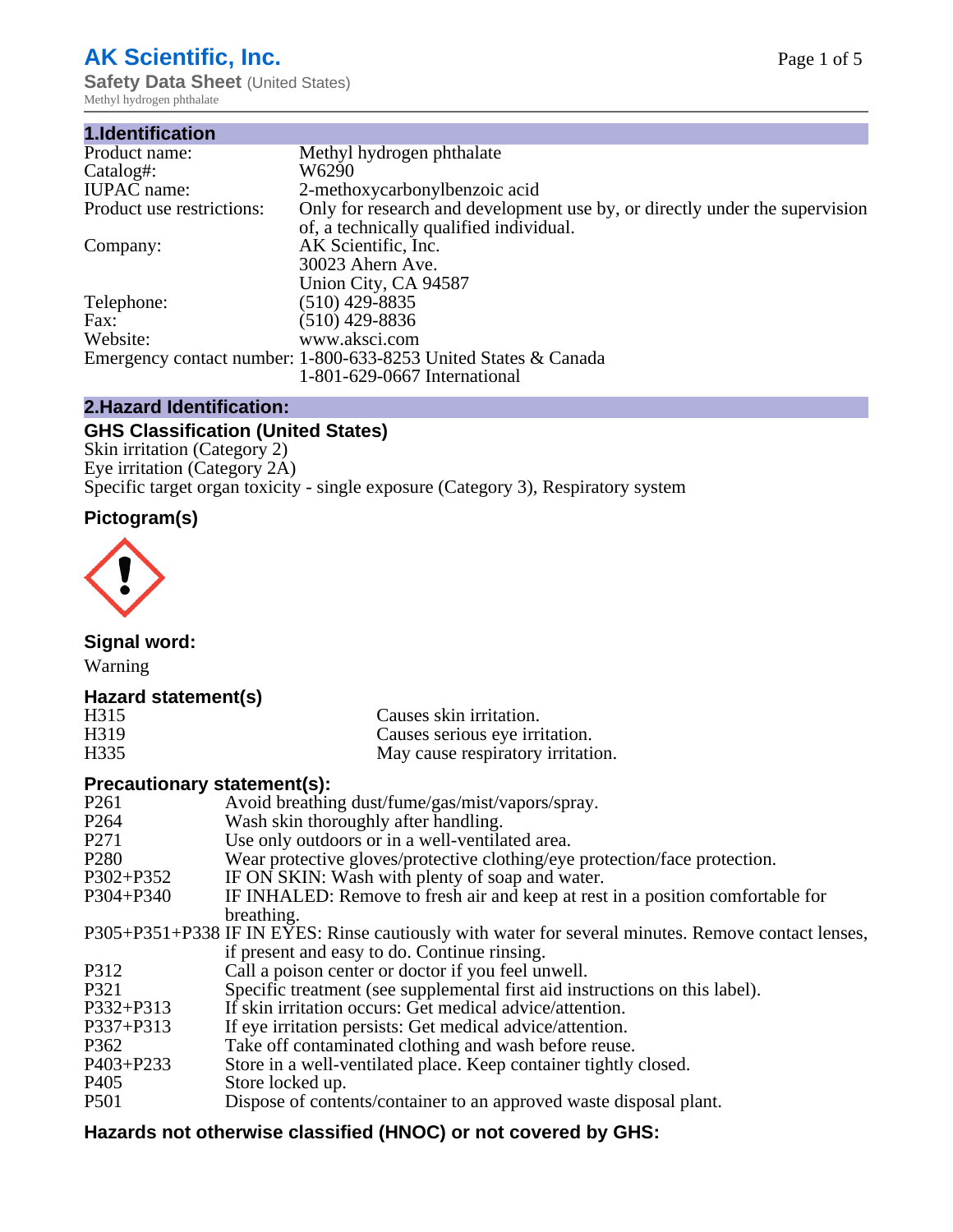#### None

#### **3.Composition/Information on Ingredients**

# CAS#: 4376-18-5

Synonyms: Monomethyl phthalate; 2-(Methoxycarbonyl)benzoic acid Purity: 98% (HPLC)<br>EC: 224-476-6 EC: 224-476-6

#### **4. First Aid Measures**

**General Information:** Immediately remove any clothing contaminated by the product. Move out of dangerous area. Consult a physician and show this safety data sheet.

**Inhalation:** Move person to fresh air. If not breathing, give artificial respiration. If breathing is difficult, give oxygen. Obtain medical aid.

**Skin contact:** Immediately flush skin with running water for at least 15 minutes while removing contaminated clothing and shoes. Wash clothing before reuse. Obtain medical aid immediately.

**Eye contact:** Immediately flush open eyes with running water for at least 15 minutes. Obtain medical aid immediately.

**Ingestion:** Do NOT induce vomiting without medical advice. Rinse mouth with water. Never administer anything by mouth to an unconscious person. Obtain medical aid immediately.

**Most important symptoms and effects, both acute and delayed:** No further information available. Please see sections 2 and 11.

**Indication of any immediate medical attention and special treatment needed:** No further information available.

#### **5. Fire Fighting Measures**

**Suitable extinguishing media:** Use water spray, dry chemical, carbon dioxide, or chemical foam. **Specific hazards arising from the chemical:** Carbon oxides.

**Advice for firefighters:** As in any fire, wear a NIOSH-approved or equivalent, pressure-demand, self-contained breathing apparatus and full protective gear. During a fire, irritating and highly toxic gases may be generated by thermal decomposition or combustion.

#### **6. Accidental Release Measures**

**Personal precautions, protective equipment and emergency procedures:** Wear protective equipment and keep unprotected personnel away. Ensure adequate ventilation. Remove all sources of ignition. Prevent further leak or spill if safe to do so. For personal protective equipment, please refer to section 8.

**Environmental precautions:** Do not let product enter drains, other waterways, or soil.

**Methods and materials for containment and cleaning up:** Prevent further leak or spill if safe to do so. Vacuum, sweep up, or absorb with inert material and place into a suitable disposal container. Consult local regulations for disposal. See section 13 for further disposal information.

#### **7. Handling and Storage**

**Precautions for safe handling:** Avoid contact with skin, eyes, and personal clothing. Wash hands thoroughly after handling. Avoid breathing fumes. Use only with adequate ventilation. Wear suitable protective clothing, gloves, and eye/face protection. Keep away from sources of ignition. Minimize dust generation and accumulation. Keep container tightly closed. Open and handle container with care. Do not eat, drink, or smoke while handling.

**Conditions for safe storage, including any incompatibilities:** Store in a tightly-closed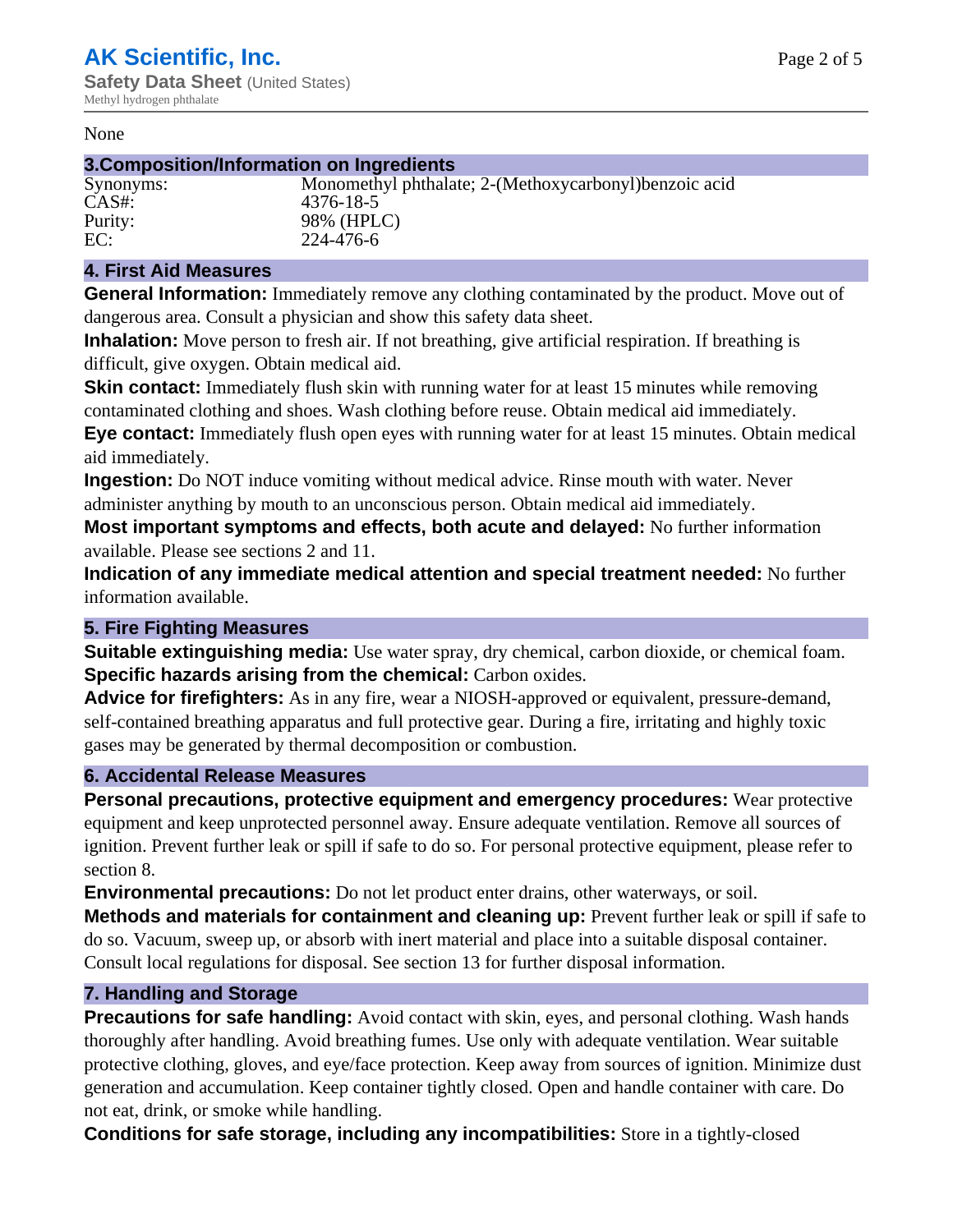container when not in use. Store in a cool, dry, well-ventilated area away from incompatible substances. Keep away from sources of ignition.

#### **8. Exposure Controls/Personal Protection**

#### **Exposure limits:**

| <b>OSHA PEL:</b>  | Not available. |
|-------------------|----------------|
| NIOSH REL:        | Not available. |
| <b>ACGIH TLV:</b> | Not available. |

**Appropriate engineering controls:** Avoid contact with skin, eyes, and clothing. Wash hands before breaks and immediately after handling the product. Facilities storing or utilizing this material should be equipped with an eyewash fountain. Use adequate general and local exhaust ventilation to keep airborne concentrations low.

#### **Personal protection**

| Eyes:        | Based on an evaluation of the eye or face hazards present, wear chemical splash-resistant<br>safety glasses or goggles with side protection. A face shield may be appropriate in some |  |  |
|--------------|---------------------------------------------------------------------------------------------------------------------------------------------------------------------------------------|--|--|
|              | workplaces. Use eyewear tested and approved under appropriate government standards<br>such as OSHA 29 CFR 1910.133 or EU EN166.                                                       |  |  |
| Hands:       | Wear gloves selected based on an evaluation of the possible hazards to hands and skin,                                                                                                |  |  |
|              | the duration of use, the physical conditions of the workplace, and the chemical resistance                                                                                            |  |  |
|              | and physical properties of the glove material.                                                                                                                                        |  |  |
|              | Skin and body: Protective clothing must be selected based on the hazards present in the workplace, the                                                                                |  |  |
|              | physical environment, the duration of exposure, and other factors. No fabric can provide                                                                                              |  |  |
|              | protection against all potential hazards; therefore it is important to select the appropriate                                                                                         |  |  |
|              | protective clothing for each specific hazard. At the minimum, wear a laboratory coat and                                                                                              |  |  |
|              | close-toed footwear.                                                                                                                                                                  |  |  |
| Respiratory: | Respirators are not a substitute for accepted engineering control measures such as<br>enclosure or confinement of the operation, general and local ventilation, and substitution      |  |  |
|              | of less toxic materials. When respiratory personal protective equipment is appropriate                                                                                                |  |  |
|              |                                                                                                                                                                                       |  |  |
|              | based on an assessment of respiratory hazards in the workplace, use a NIOSH- or                                                                                                       |  |  |
|              | CEN-certified respirator.                                                                                                                                                             |  |  |

| 9. Physical and Chemical Properties |  |  |
|-------------------------------------|--|--|
| White powder                        |  |  |
| C9H8O4                              |  |  |
| 180.16                              |  |  |
| Not available.                      |  |  |
| Not available.                      |  |  |
| Not available.                      |  |  |
| $81-84$ °C                          |  |  |
| Not available.                      |  |  |
| Not available.                      |  |  |
| Please see section 2.               |  |  |
| Not available.                      |  |  |
| Not available.                      |  |  |
| Not available.                      |  |  |
| Insoluble in water.                 |  |  |
| Not available.                      |  |  |
| Not available.                      |  |  |
| Not available.                      |  |  |
| Not available.                      |  |  |
| Not available.                      |  |  |
| Not available.                      |  |  |
|                                     |  |  |

#### **10. Stability and Reactivity**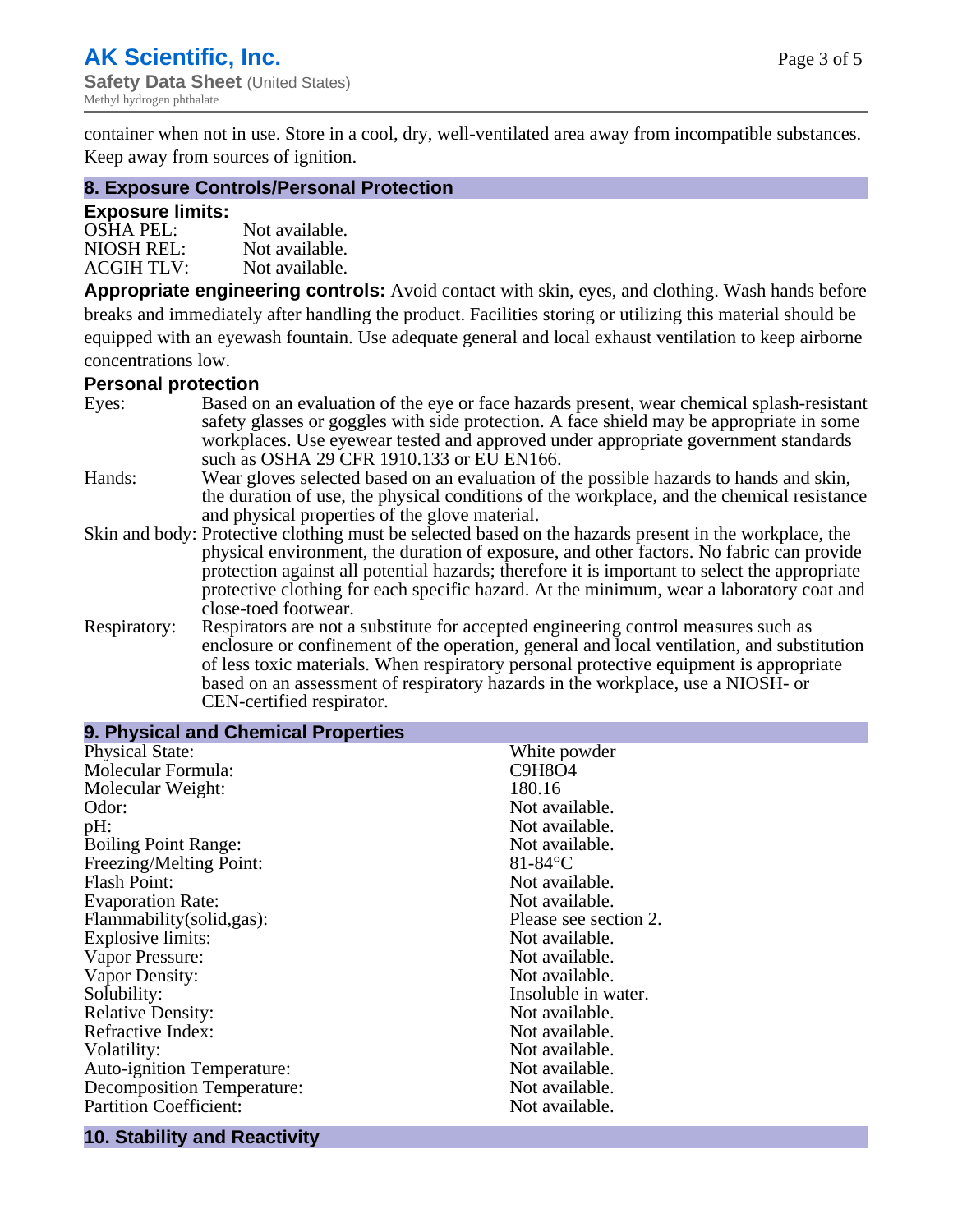| Reactivity:                         | Not available.                                       |
|-------------------------------------|------------------------------------------------------|
| Chemical stability:                 | Stable under recommended temperatures and pressures. |
| Possibility of hazardous reactions: | Not available.                                       |
| Conditions to avoid:                | Dust generation.                                     |
| Incompatible materials:             | Strong oxidizing agents.                             |
| Hazardous decomposition products:   | Carbon oxides.                                       |
|                                     |                                                      |

#### **11. Toxicological Information**

| Not available.                                      |
|-----------------------------------------------------|
| Not available.                                      |
| Inhalation, eye contact, skin contact, ingestion.   |
| Skin contact may result in inflammation             |
| characterized by itching, scaling, reddening,       |
| blistering, pain or dryness. Eye contact may result |
| in redness, pain or severe eye damage. Inhalation   |
| may cause irritation of the lungs and respiratory   |
| system. Overexposure may result in serious illness  |
|                                                     |

or death.

#### **Carcinogenicity**

| IARC: | Not classified.                                                                                       |
|-------|-------------------------------------------------------------------------------------------------------|
| NTP:  | Not listed.                                                                                           |
| OSHA: | Not listed.                                                                                           |
|       | Acute toxic effects: Inflammation of the eye is characterized by redness, watering, and itching. Skin |
|       | inflammation is characterized by itching, scaling, reddening, or, occasionally,                       |
|       | blistering.                                                                                           |

| <b>12. Ecological Information</b> |                |
|-----------------------------------|----------------|
| Ecotoxicity:                      | Not available. |
| Persistence and degradability:    | Not available. |
| Bioaccumulative potential:        | Not available. |
| Mobility in soil:                 | Not available. |
| Other adverse effects:            | Not available. |

#### **13. Disposal Considerations**

Disposal of waste: Chemical waste generators must determine whether a discarded chemical is classified as hazardous waste. US EPA guidelines for the classification determination are listed in 40 CFR 261.3. Additionally, waste generators must consult state and local hazardous waste regulations to ensure complete and accurate classification. Observe all federal, state and local regulations when disposing of the substance.

Disposal of packaging: Do not reuse containers. Dispose of as unused product.

| <b>14. Transportation Information</b> |                |
|---------------------------------------|----------------|
| <b>DOT (United States)</b>            |                |
| UN number:                            | Not hazmat     |
| Proper shipping name:                 | Not available. |
| Transport hazard class:               | Not available. |
| Packing group:                        | Not available. |
| <b>IATA</b>                           |                |
| <b>UN Number:</b>                     | Not DG         |
| Proper shipping name:                 | Not available. |
| Transport hazard class:               | Not available. |
| Packing group:                        | Not available. |